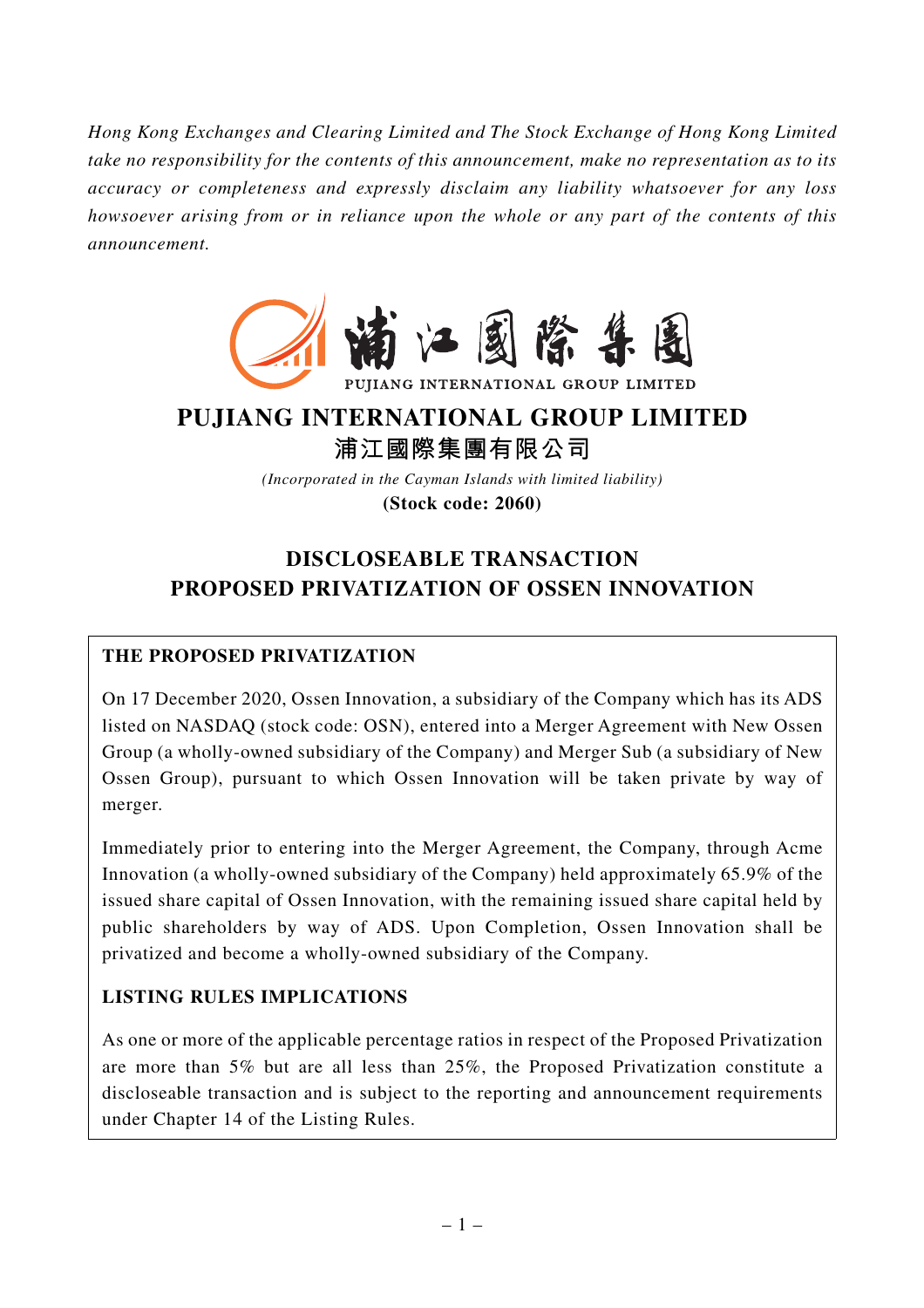**Shareholders and potential investors should note that the Proposed Privatization is subject to various conditions precedent and therefore the Proposed Privatization may or may not complete. As such, shareholders of the Company and potential investors are urged to exercise caution when dealing in the Shares.**

# **INTRODUCTION**

Reference is made to the announcement of the Company dated 16 September 2020 in relation to the Privatization Proposal.

On 17 December 2020, New Ossen Group and Merger Sub, entered into the Merger Agreement with Ossen Innovation, pursuant to which Ossen Innovation shall be taken private by way of a merger.

The Merger is proposed to proceed by way of a merger transaction between Merger Sub and Ossen Innovation in accordance with the Merger Agreement, pursuant to which, among other things, the Merger Sub will, subject to the Conditions, be merged with and into Ossen Innovation with Ossen Innovation surviving the Merger and becoming an indirect wholly-owned subsidiary of the Company as a result of the Merger. As at the date of this announcement, the Company, through Acme Innovation holds approximately 65.9% of the issued share capital of Ossen Innovation. Upon Completion, the Company will indirectly hold 100% of Ossen Innovation.

## **THE MERGER AGREEMENT**

The principal terms of the Merger Agreement is set out as follows:

## **Date**

17 December 2020

## **Parties to the Merger Agreement**

- (1) New Ossen Group;
- (2) Merger Sub; and
- (3) Ossen Innovation.

## **Completion**

Completion shall take place no later than the tenth business day immediately following the day on which the Conditions are satisfied or waived.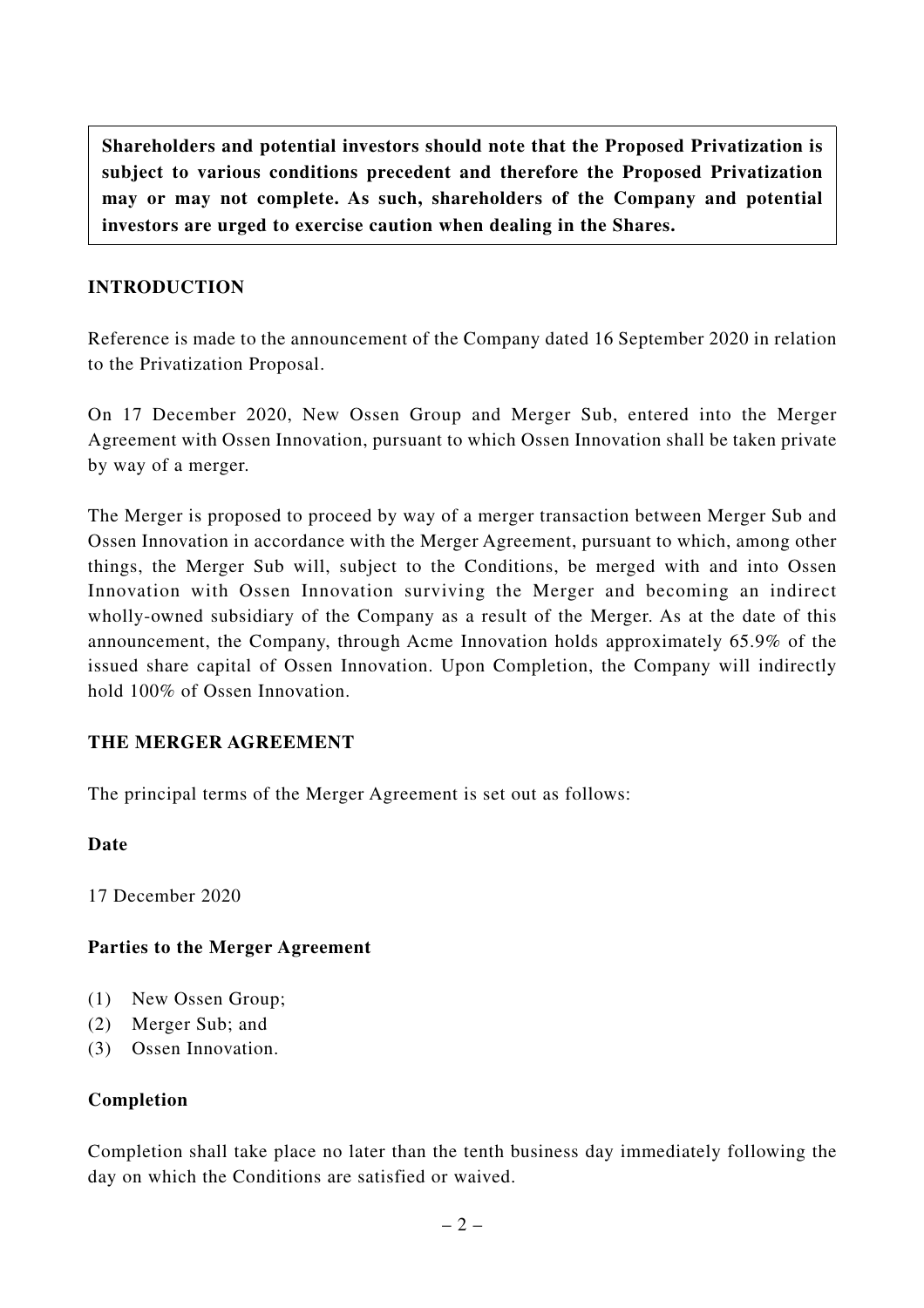# **Effective Time**

Subject to the provisions of the Merger Agreement, Merger Sub and Ossen Innovation shall execute articles of merger and plan of merger (together, the "**Plan of Merger**") and other documents required pursuant to the Merger Agreement. The Merger shall become effective at the time when the Plan of Merger has been registered by the Registrar of Corporate Affairs of the BVI or at such other time as the parties may agree (the "**Effective Time**").

## **Merger Consideration and the basis of consideration**

The Merger Consideration to be paid by New Ossen Group will be approximately US\$11,460,000 and is expected to be paid out of the equity contribution by the Company to New Ossen Group, which will be funded by the Group's internal resources and bank financing. The Merger Consideration was agreed upon arm's length negotiation between parties after taking into account, including but not limited, the following factors:

- (i) the most recent financial performance of Ossen Innovation, which recorded a net profit of approximately US\$12.2 million and US\$5.9 million for the year 2019 and first half of 2020, respectively;
- (ii) the recommended price range of US\$4.02 to US\$6.53 per ADS proposed by the independent financial advisor engaged by Ossen Innovation to advise its special committee of the Ossen Board on the terms of the Merger, of which the Per ADS Merger Consideration of US\$5.10 is around the mid-point of the recommended price range;
- (iii) the historical trading prices of the ADS, the Per ADS Merger Consideration represents a premium to the historical trading price ranges of the ADS such as a premium to the twelve months volume-weighted average trading price per ADS of US\$3.87 prior to the announcement of the Privatization Proposal on 16 September 2020; and
- (iv) the expected benefit of obtaining full control of Ossen Innovation upon Completion as set out in the section headed "Reasons For and Benefits of the Proposed Privatization".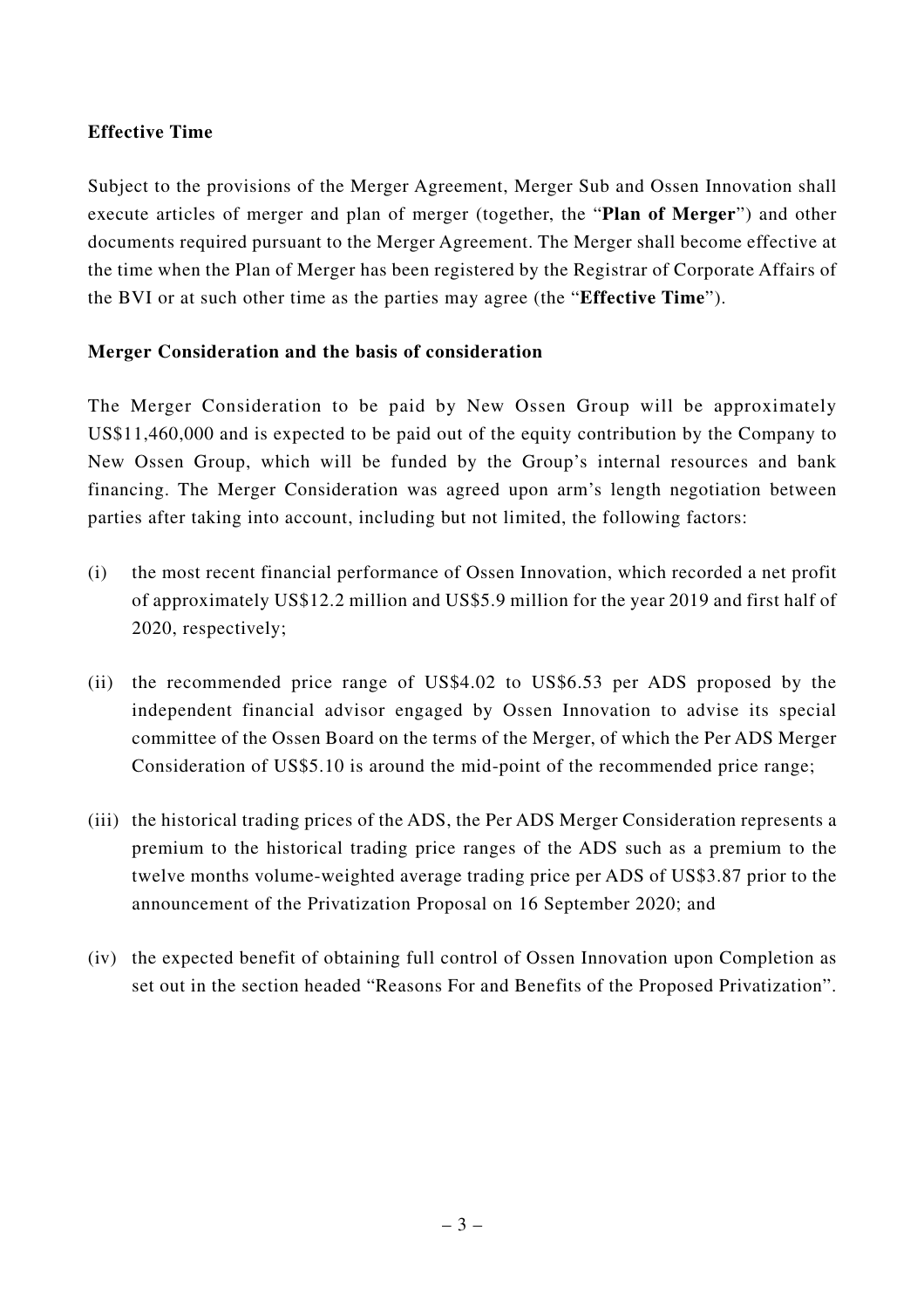## **Conversion of shares of Ossen Innovation**

Upon Completion:

- (a) each Ossen Share, issued and outstanding immediately prior to the Effective Time (other than the Excluded Shares, the Dissenting Shares and Ossen Shares represented by ADSs), shall be cancelled and cease to exist in exchange for the right to receive US\$1.70 in cash per Ossen Share;
- (b) each ADS issued and outstanding immediately prior to the Effective Time (other than ADSs representing the Excluded Shares), together with each Ossen Share represented by such ADSs, shall be cancelled and cease to exist in exchange for the right to receive US\$5.10 in cash per ADS;
- (c) each of the Excluded Shares and ADSs representing the Excluded Shares, in each case issued and outstanding immediately prior to the Effective Time, shall be cancelled and cease to exist without payment of any consideration or distribution therefor; and
- (d) each of the Dissenting Shares issued and outstanding immediately prior to the Effective Time shall be cancelled and cease to exist and thereafter represent only the right to receive the applicable payments in accordance with the terms of the Merger Agreement.

#### **Conditions**

Completion is subject to satisfaction or waiver of the certain Conditions at or prior to the Closing Date, including but not limited to the following:

- (a) the approval of the Merger, Merger Agreement, the Plan of Merger and the transactions contemplated thereunder by affirmative vote of holders of Ossen Shares representing at least a majority of the Ossen Shares present and voting in person or by proxy at a shareholders' meeting of Ossen Innovation;
- (b) no governmental authority shall have enacted, issued, promulgated, enforced or entered any law or award, write, injunction, determination, rule, regulation, judgement decree or executive order or otherwise that would make the Merger illegal or prohibit the transactions under the Merger Agreement;
- (c) the representations and warranties by Ossen Innovation under the Merger Agreement remaining true and correct;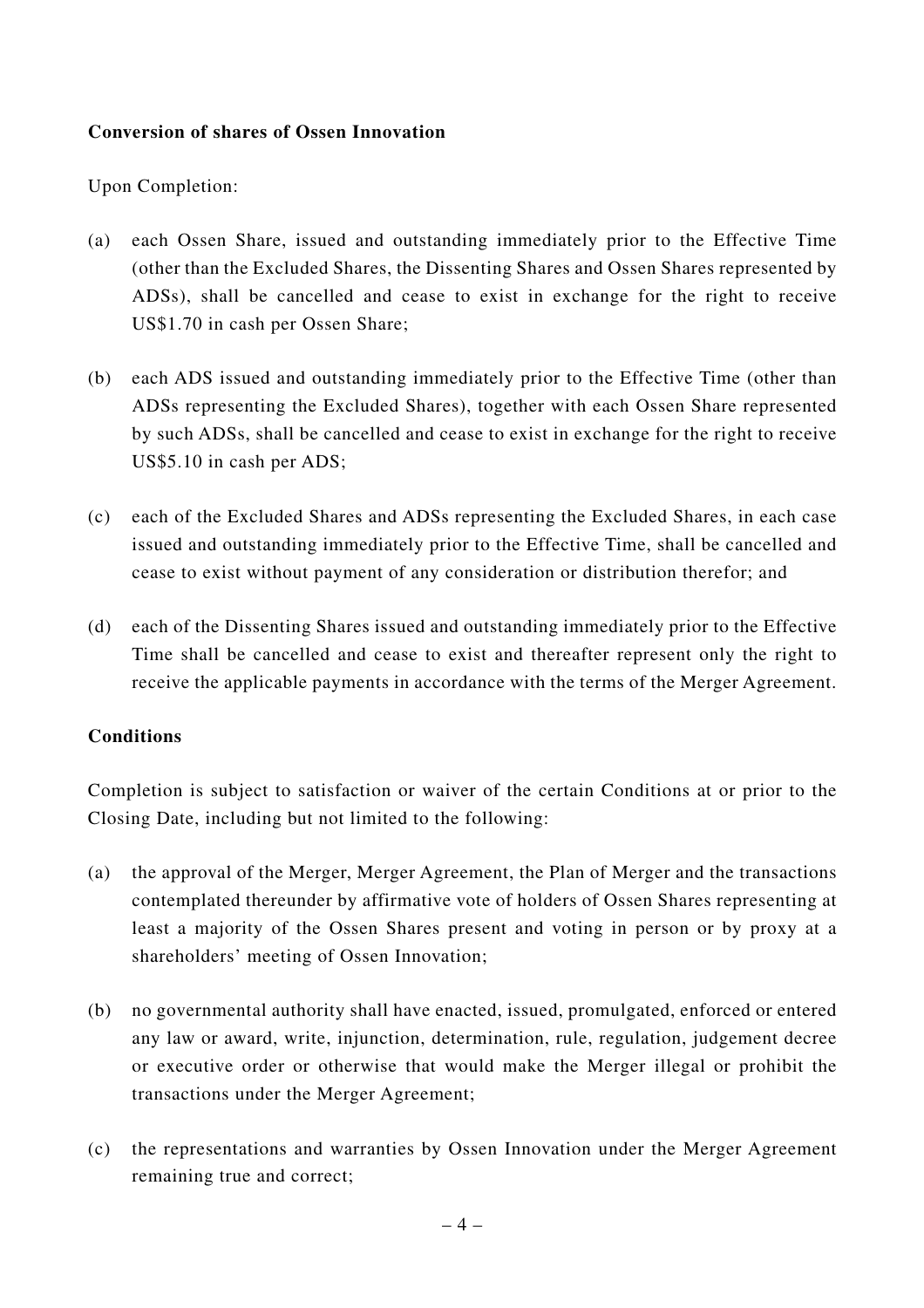- (d) performance or compliance in all material respects with the agreements and covenants under the Merger Agreement by Ossen Innovation;
- (e) the holders of no more than ten (10) percent of the Ossen Shares shall have validly served a notice of dissent;
- (f) there having been no change or events that would reasonably be expected to have a material adverse effect of the Company; and
- (g) the representations and warranties by New Ossen Group and Merger Sub under the Merger Agreement remaining true and correct.

# **INFORMATION OF THE GROUP, NEW OSSEN GROUP AND MERGER SUB**

The Group is principally engaged in the sales and manufacture of materials for construction projects, including cables and wires, with a focus in the development of high-end metallic materials. It is the largest provider of bridge cables for the construction of super-long-span bridges in China and one of the leading prestressed materials manufacturers in China. It has two major business segments, namely the Cable Business and the Prestressed Materials Business.

Each of New Ossen Group and Merger Sub is an investment holding company incorporated under the laws of the BVI with limited liability. As at the date of this announcement, the Company is the sole shareholder of New Ossen Group, which in turn holds the entire issued share capital of Merger Sub.

## **INFORMATION ABOUT OSSEN INNOVATION**

Ossen Innovation is an investment holding company incorporated under the laws of the BVI and its ADSs are currently listed on NASDAQ. Ossen Innovation is a subsidiary of the Group mainly engages in the Prestressed Materials Business. As at the date of this announcement, the Company, through Acme Innovation, holds approximately 65.9% of the issued share capital of Ossen Innovation while the remaining share capital are held by public shareholders by way of ADS.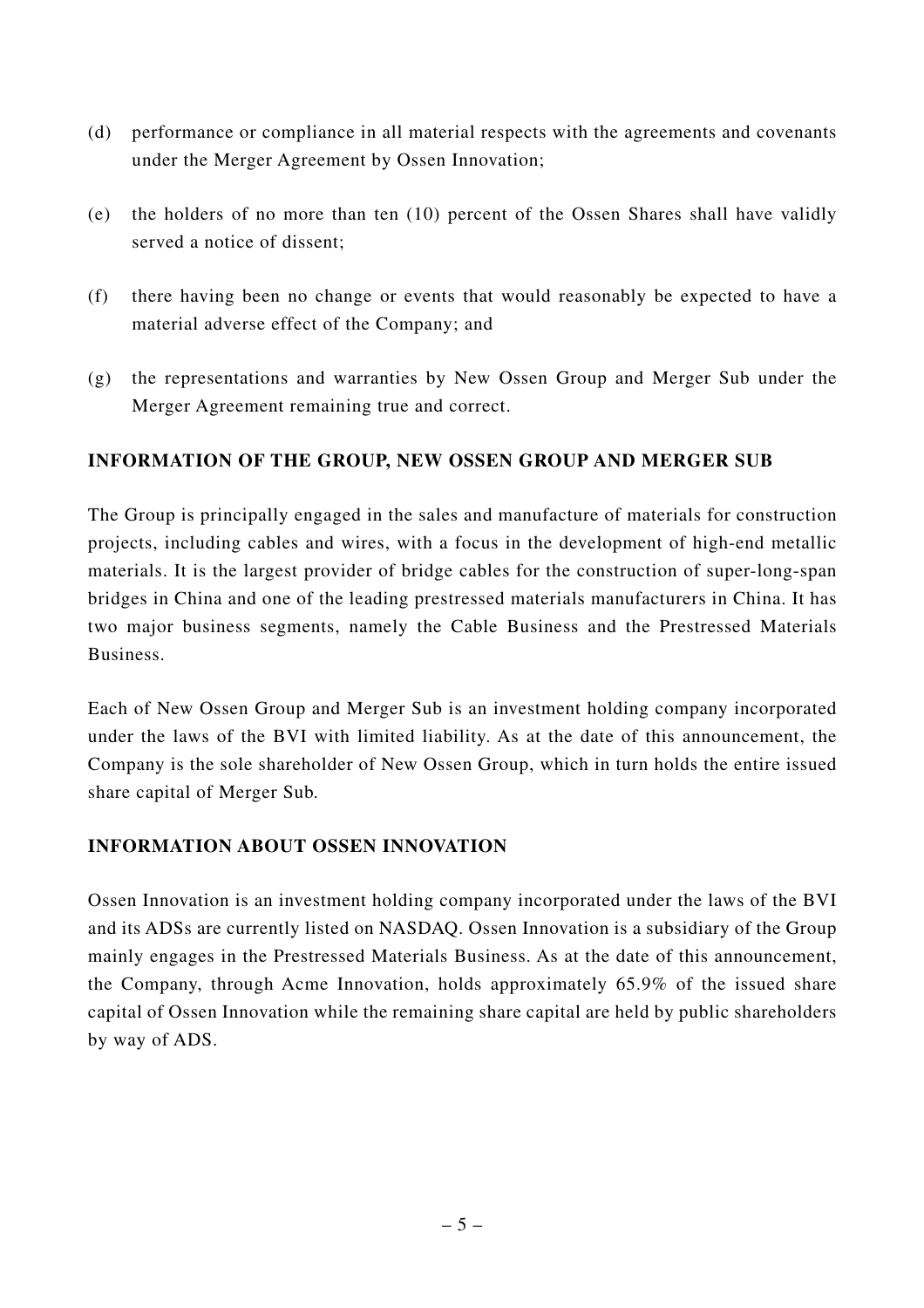Set out below is the summary of audited financial results of Ossen Innovation prepared under the generally accepted accounting principles in the United States:

|                       | For the financial<br>year ended | For the financial<br>year ended |
|-----------------------|---------------------------------|---------------------------------|
|                       |                                 |                                 |
|                       | 31 December 2019                | 31 December 2018                |
|                       | $US\$                           | $US\$                           |
| Net income before tax | 13,760,676                      | 13,514,370                      |
| Net income after tax  | 12,226,882                      | 11,384,983                      |

Based on the unaudited financial results of Ossen Innovation for the six months ended 30 June 2020, the net asset value was approximately US\$134,564,455.

# **REASONS FOR AND BENEFITS OF THE PROPOSED PRIVATISATION**

Ossen Innovation engages in the Prestressed Materials Business and is one of the Company's major operating subsidiaries having a long term strategic value to the Group. The Proposed Privatization will enable the Group to acquire entire equity interest in Ossen Innovation thereby allowing it to account for the entire profit generated from its Prestressed Materials Business, with a view to increase the overall profit of the Group attributable to the shareholders of the Company and generate better return to the shareholders of the Company.

At the Group's operations level, the full control of Ossen Innovation also enhance synergies between the two business operations of the Group, being the Prestressed Materials Business and the Cable Business. The Group will be more flexible and efficient in formulating and implementing business strategies across its two major business segments upon Completion. It is expected the more efficient and cost-effective structure will offer the Board a greater flexibility to manage the Group's operations.

After the Company's listing on the Stock Exchange, the Board considered it beneficial to streamline the corporate structure by maintaining the Company as the only listed platform within the Group. The Group will reduce administrative, compliance, legal and other listing-related costs and expenses for maintaining the listing status of Ossen Innovation.

Having considered the above and in view of the benefits of the Proposed Privatization, the Board is of the view that the terms of the Merger Agreement, which have been reached after arm's length negotiation between the parties, are fair and reasonable, on normal commercial terms and in the interests of the Company and the shareholders of the Company as a whole.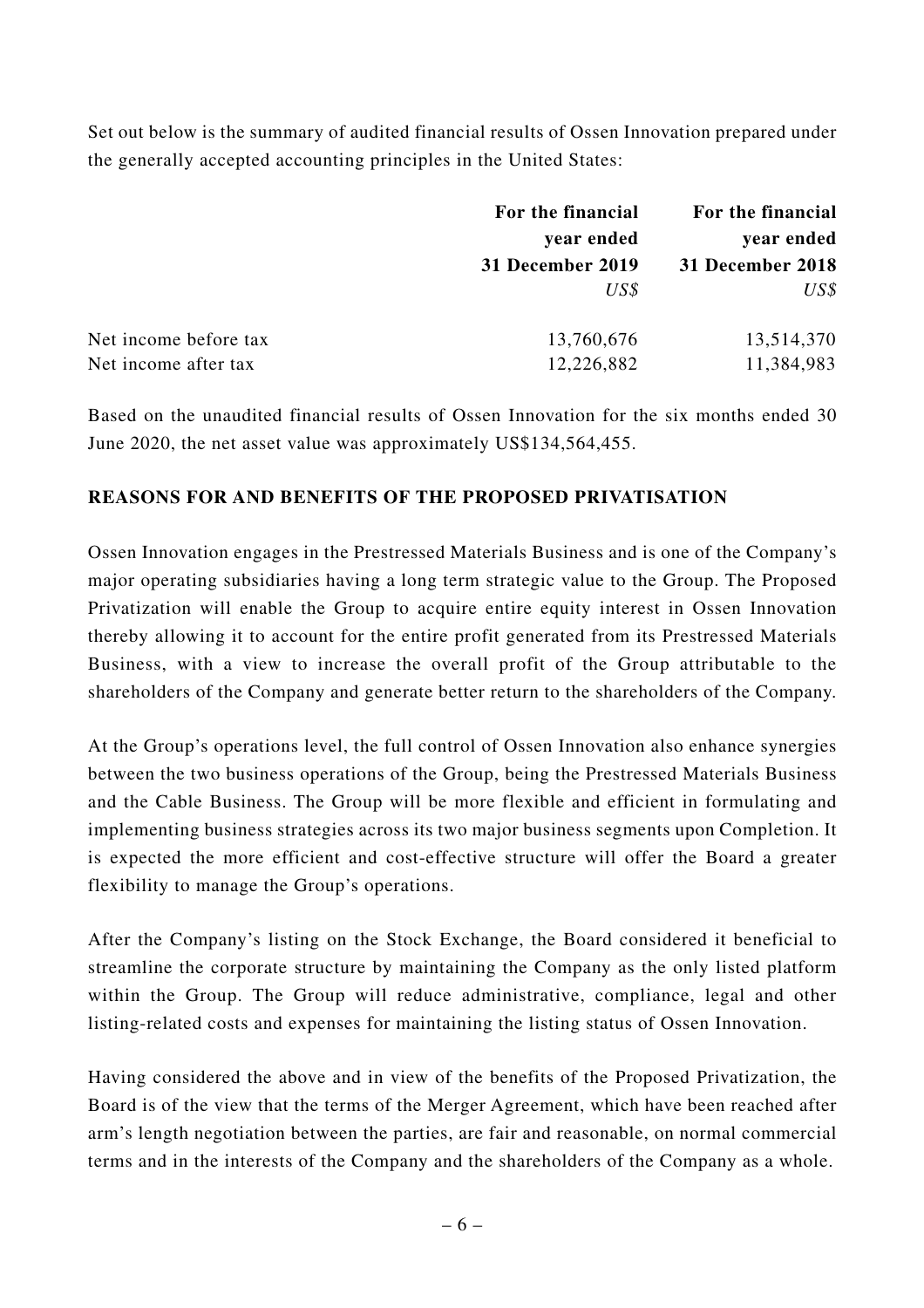# **LISTING RULES IMPLICATIONS**

As one or more of the applicable percentage ratios in respect of the Proposed Privatization are more than 5% but are all less than 25%, the Proposed Privatization constitute a discloseable transaction and is subject to the reporting and announcement requirements under Chapter 14 of the Listing Rules.

#### **DEFINITIONS**

In this announcement, the following expressions shall, unless the context requires otherwise, have the following meanings:

| "Acme Innovation" | Acme Innovation Limited, a company incorporated under<br>the laws of the BVI with limited liability, a wholly-owned<br>subsidiary of the Company                                                         |
|-------------------|----------------------------------------------------------------------------------------------------------------------------------------------------------------------------------------------------------|
| " $ADS(s)$ "      | American depositary shares of Ossen Innovation which are<br>listed on NASDAQ, each ADSs represents three (3) ordinary<br>shares of the Company                                                           |
| "Board"           | the board of Directors of the Company                                                                                                                                                                    |
| "BVI"             | <b>British Virgin Islands</b>                                                                                                                                                                            |
| "Cable Business"  | the business operations focusing on the manufacture of<br>bridge cables                                                                                                                                  |
| "Company"         | Pujiang International Group Limited (stock code: 2060), a<br>company incorporated in Cayman Islands with limited<br>liability, whose shares are listed on the Main Board of the<br><b>Stock Exchange</b> |
| "Completion"      | completion of the Merger Agreement                                                                                                                                                                       |
| "Conditions"      | conditions precedent to Completion under the Merger<br>Agreement, as set out in the sub-section headed<br>"Conditions" under the section headed "The Merger<br>Agreement" in this announcement           |
| "Director(s)"     | the director( $s$ ) of the Company                                                                                                                                                                       |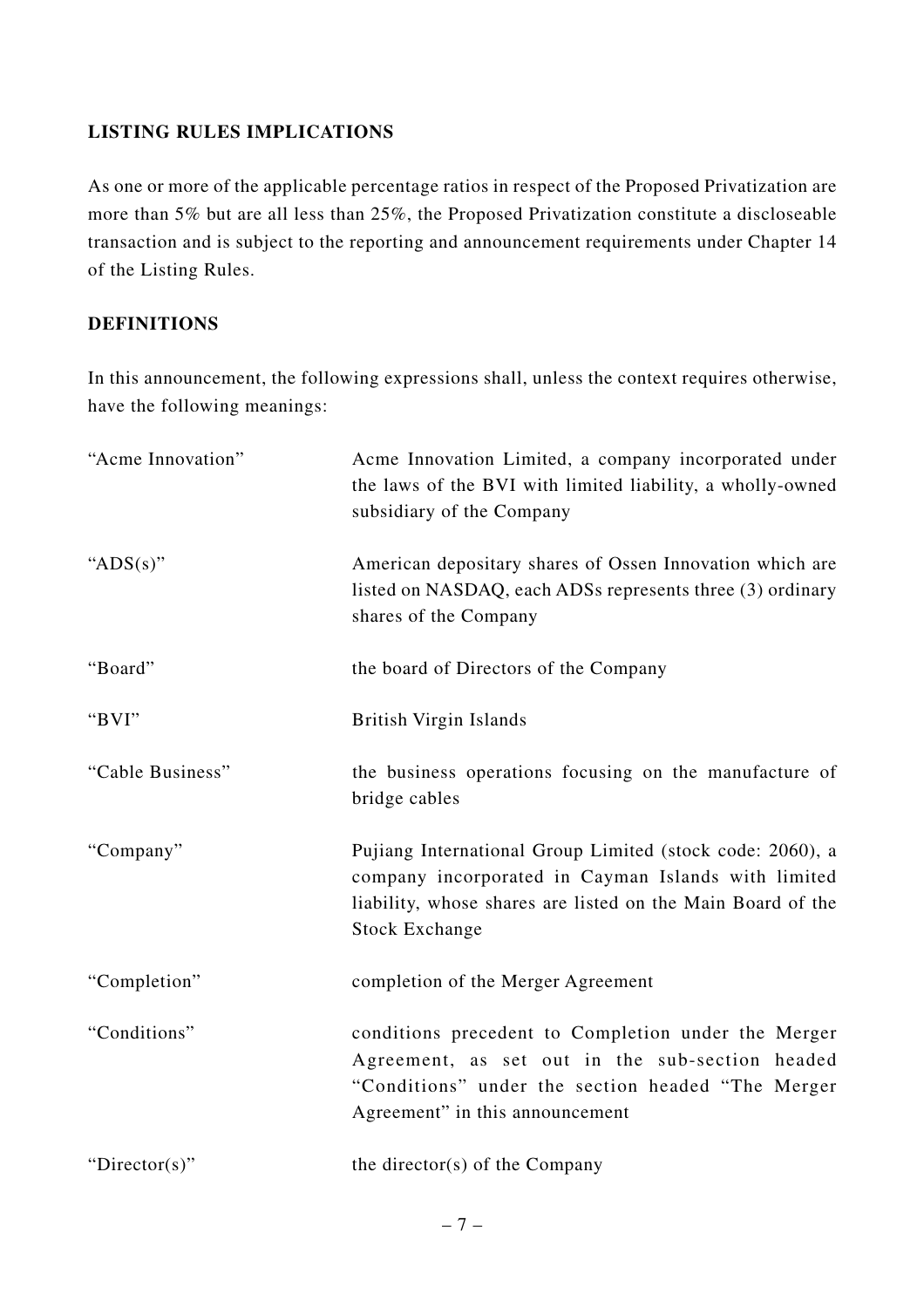| "Dissenting Shares"    | Ossen shares held by its shareholders who exercise their<br>rights of dissent under applicable laws of the BVI                                                                                                                                                                 |
|------------------------|--------------------------------------------------------------------------------------------------------------------------------------------------------------------------------------------------------------------------------------------------------------------------------|
| "Excluded Shares"      | Ossen Shares held by the Company, Acme Innovation, New<br>Ossen Group, Ossen Innovation or any of their subsidiaries                                                                                                                                                           |
| "Group"                | the Company and its subsidiaries                                                                                                                                                                                                                                               |
| "Hong Kong"            | the Hong Kong Special Administrative Region of the<br>People's Republic of China                                                                                                                                                                                               |
| "Listing Rules"        | the Rules Governing the Listing of Securities on the Stock<br>Exchange                                                                                                                                                                                                         |
| "Merger"               | the merger of Merger Sub with and into Ossen Innovation<br>with Ossen Innovation being the surviving entity and a<br>wholly-owned subsidiary of New Ossen Group                                                                                                                |
| "Merger Agreement"     | the agreement and plan of merger dated 17 December 2020<br>entered into among New Ossen Group, Merger Sub and<br>Ossen Innovation in relation to the Merger                                                                                                                    |
| "Merger Consideration" | approximately US\$11,460,000, being the consideration for<br>acquiring the issued, outstanding Ossen Shares (other than<br>the Excluded Shares, the Dissenting Shares) at US\$5.10 in<br>cash per ADS and US\$1.70 in cash per Ossen Share pursuant<br>to the Merger Agreement |
| "Merger Sub"           | New Ossen Innovation Limited, a company incorporated<br>under the laws of the BVI with limited liability, a<br>wholly-owned subsidiary of New Ossen Group                                                                                                                      |
| "NASDAQ"               | The NASDAQ Stock Market in the United States                                                                                                                                                                                                                                   |
| "New Ossen Group"      | New Ossen Group Limited, a company incorporated under<br>the laws of the BVI with limited liability, a wholly-owned<br>subsidiary of the Company                                                                                                                               |
| "Ossen Board"          | The board of directors of Ossen Innovation                                                                                                                                                                                                                                     |